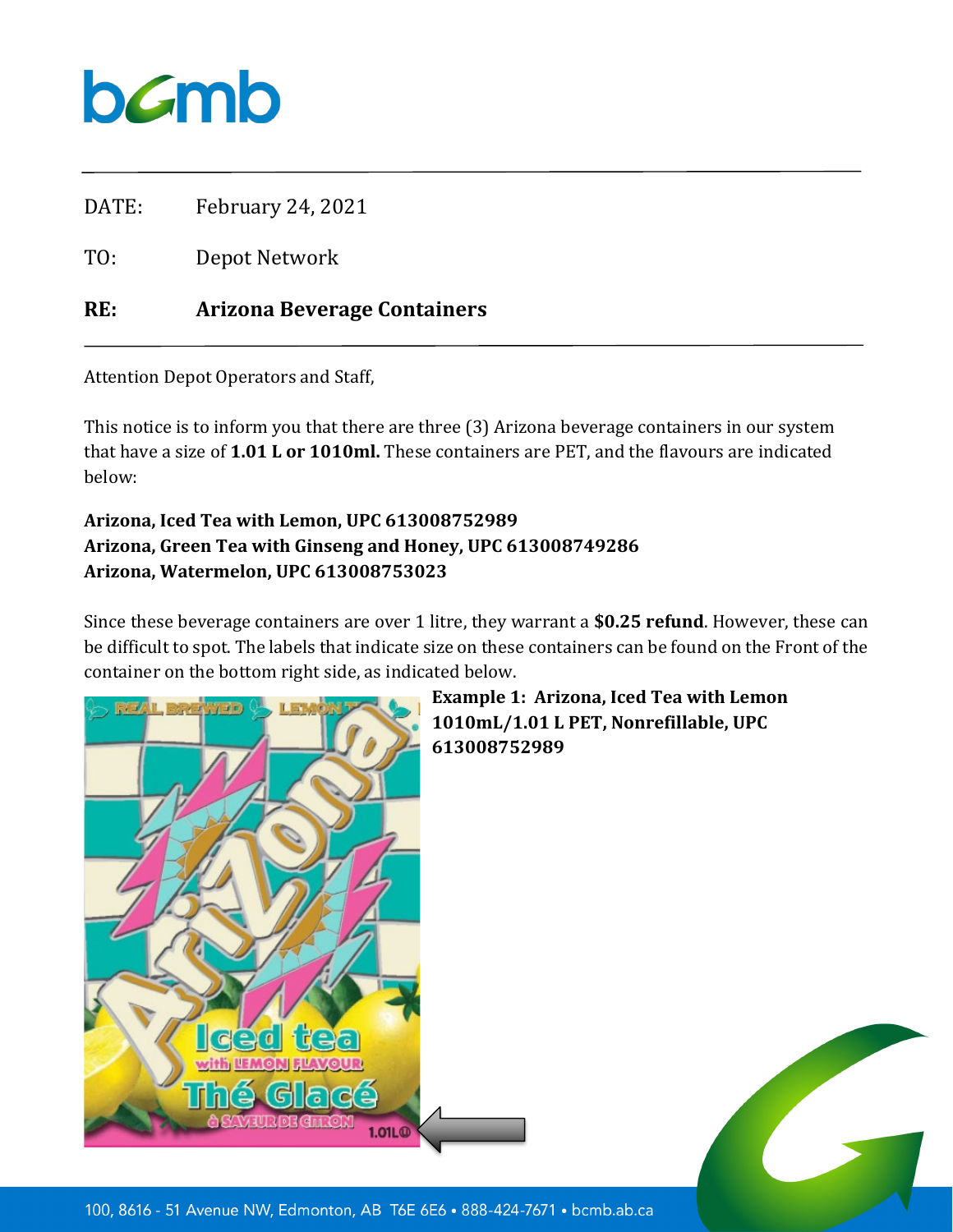

**Example 2: Arizona, Green Tea with Ginseng and Honey 1010mL/1.01 L PET, Nonrefillable, UPC 613008749286**



**Example 3: Arizona, Watermelon,1010mL/1.01 L PET, Nonrefillable, UPC 613008753023**





100, 8616 - 51 Avenue NW, Edmonton, AB T6E 6E6 . 888-424-7671 . bcmb.ab.ca